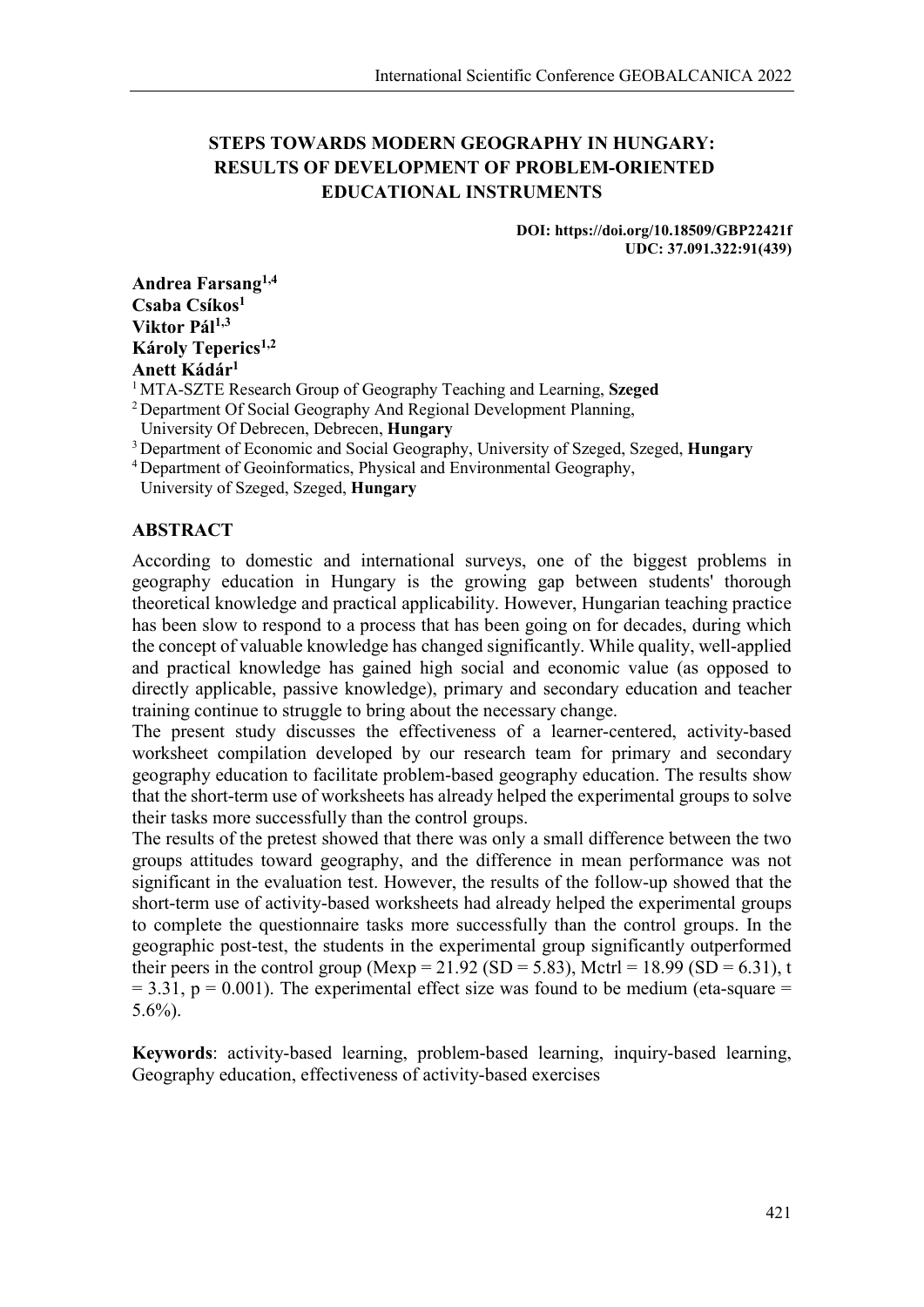## **INTRODUCTION**

Our teaching practice is often based on the usual content and methodological schemes. This is true for both geography teachers who have been teaching for decades and geographers with a recent degree in public education. At the same time, it has been felt for years that changes in content, curriculum, the proliferation of digital teaching tools, and changing societal demands for knowledge (to name but a few of the external constraints) pose new challenges for colleagues in public education and geography teachers of the future. Nowadays, instead of the predominance of lexical knowledge, the acquisition of geographical knowledge that can be applied in practical life has become more important, and at the same time there is a growing need to renew the methodological culture of geography teachers [17], [18].

According to national and international surveys, one of the biggest problems in Geography education in Hungary is the growing gap between the students' thorough theoretical knowledge and its practical applicability. However, Hungarian teaching practice is slow to respond to the process that has been taking place over several decades, during which the concept of valuable knowledge has changed significantly [6], [7]. Unfortunately, curriculum reforms in Hungary (National Core Curricula were published in 1995, 2003, 2007, 2019) have not or only slowly been followed by a change in the methodological practice of Hungarian teachers, and the social promotion of the necessary changes has been insignificant. While qualitative, well-applicable and practical knowledge has gained high social and economic value (as opposed to knowledge that cannot be applied directly and contains passive knowledge), primary and secondary education as well as teacher training are still struggling to implement the necessary changes in their basic methodological practice [3].

The contemporary world of work requires certain new skills and abilities which people need to thrive in everyday life. These skills and abilities are like those that students need to employ when solving the exercises of a PISA survey. The new expectations arising on behalf of present-day society and economy imply that instead of employing traditional teaching methods to transfer lexical knowledge, there is a growing need for new methods that facilitate greater student activity, skills enabling, for example, the development of communication, problem-solving methods, group collaboration, and the development of the critical use of Geographical information in addition to solid Geographical literacy [14], [31].

The need for methodological change has been encouraged for years in Hungary, but the implementation process is slow. A possible solution of the present situation is to empower teachers with diverse teaching methods and teaching aids [15], [28], [14]. The complete science education, including Geography, should be reconsidered in terms of curriculum content, amount and quality of information, teacher training, and methodological renewal is only one step in this process [5], [16].

In 2016, the Geography Methodology Research Group of the Hungarian Academy of Sciences was established with the support of the Hungarian Academy of Sciences from the researchers of the Universities of Szeged, Pécs and Debrecen and teachers working in public education. Our main goal was to establish a tool development that offers problemoriented educational opportunities and digital technological innovations for the methodological renewal of geography education. Our aim is to prepare student aids for 13 - 17-year-old, processing the geography of Hungary, which allow teachers to process the problem centrally in certain areas of Hungary, and serve as a model for a similar methodological approach to other parts of the curriculum [25].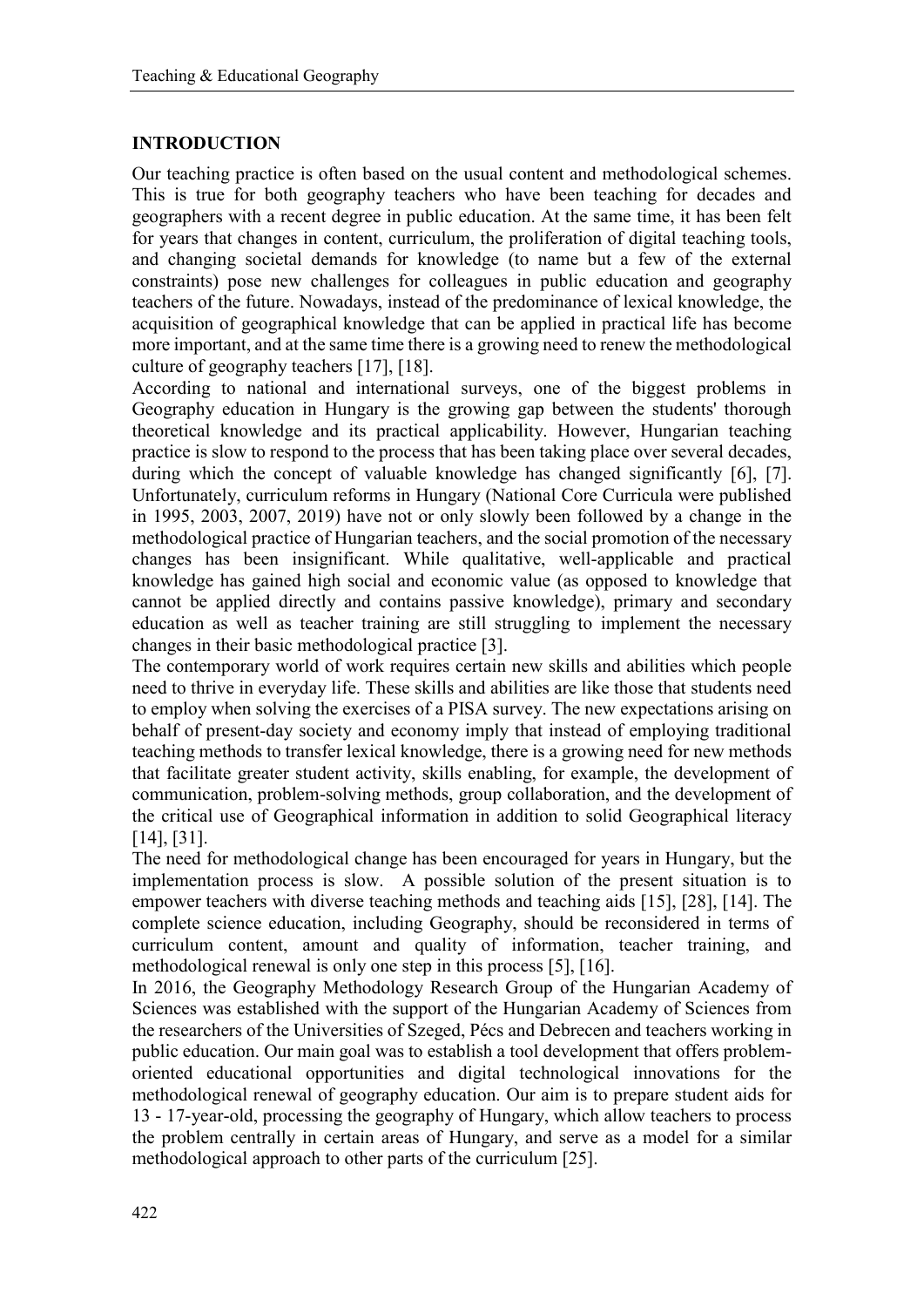## **THEORETICAL BACKGROUND**

One of the main tasks of today's geography teachers is to prepare their students to receive, select and organize information from traditional and digital media and other sources, to evaluate and monitor changes in the world. Problem-based teaching and learning (PBL) is a very good opportunity to develop all these knowledge elements, the main feature of which is a learning environment in which the driving force of learning is embodied by the problem itself [1], [20]. Students become familiar with the problem before learning the information needed to solve the problem, and do not have to solve various lifelike problems to practice the acquired knowledge. An important benefit of problem-based learning is that it also develops students 'critical, analytical, and creative thinking. Students can work in groups to solve a problem, but it is also possible in the form of individual research tasks [2]. In other words, cooperative learning, project work, ICT (Information Communication Technology) and research-based learning can also be linked during PBL.

The new challenges Geography education must face justify the needs for employing new methods instead of traditional ones. Methods that transfer lexical knowledge should be replaced by those that increase student activity. If children are active participants in the learning process, their work can become more effective. When the learning and instruction process becomes more efficient, the competencies set up by the new challenges of our world can develop, so there is a real need for a reinterpretation of the the Hungarian methods of learning and instruction [10], [11].

Both national and international studies aim at elaborating, testing, and developing new methods, which can be used from the lower grades of primary schools to higher education. Such methods include active learning, problem-based, project-based, inquiry-based methods, as well as a greater involvement of ICT tools [8], [23]. By employing these methods, students' skills and abilities can and do develop. Their problem-solving ability improves, because they actively must engage in finding the answers and optimal solutions to questions, tasks, and projects. Due to students' active role, causal relationships are also easier to notice and understand, while their critical thinking is also evolving [19]. Working in groups entails the development of communication and reasoning skills, and they can learn to adapt to each other much better. The coordinating and final evaluating role belongs to the teacher, but the students also self-check and self-assess their own progress, which have a positive effect on their self-knowledge. The development of these skills helps the process of knowledge consolidation, which also has a positive effect in the practical application of their knowledge in the future [4], [9], [21], [22], [24], [26], [27], [30].

These skills are also essential in the world of work. During an interview, would-be employers are interested in how well the applicants can communicate, whether they can work in a team or not, how creative, independent they are, how good their problemsolving method is, and whether they are able to self-reflect. The previously mentioned learning methods positively affect skills that are important today, that is, they meet the new challenges of the world. [5], [29].

To raise the prestige of Geography, it is mainly the teachers who can contribute to it the most by employing new, student-centered and inquiry-based methods. Though educators can motivate and arouse interest, due to the constant shortage of time, a toolkit can also help them. A toolkit should be designed by including the latest methodological innovations, employing ICT tools, etc. The focus is on diverse methodological applicability which helps students use their knowledge in everyday life. If they experience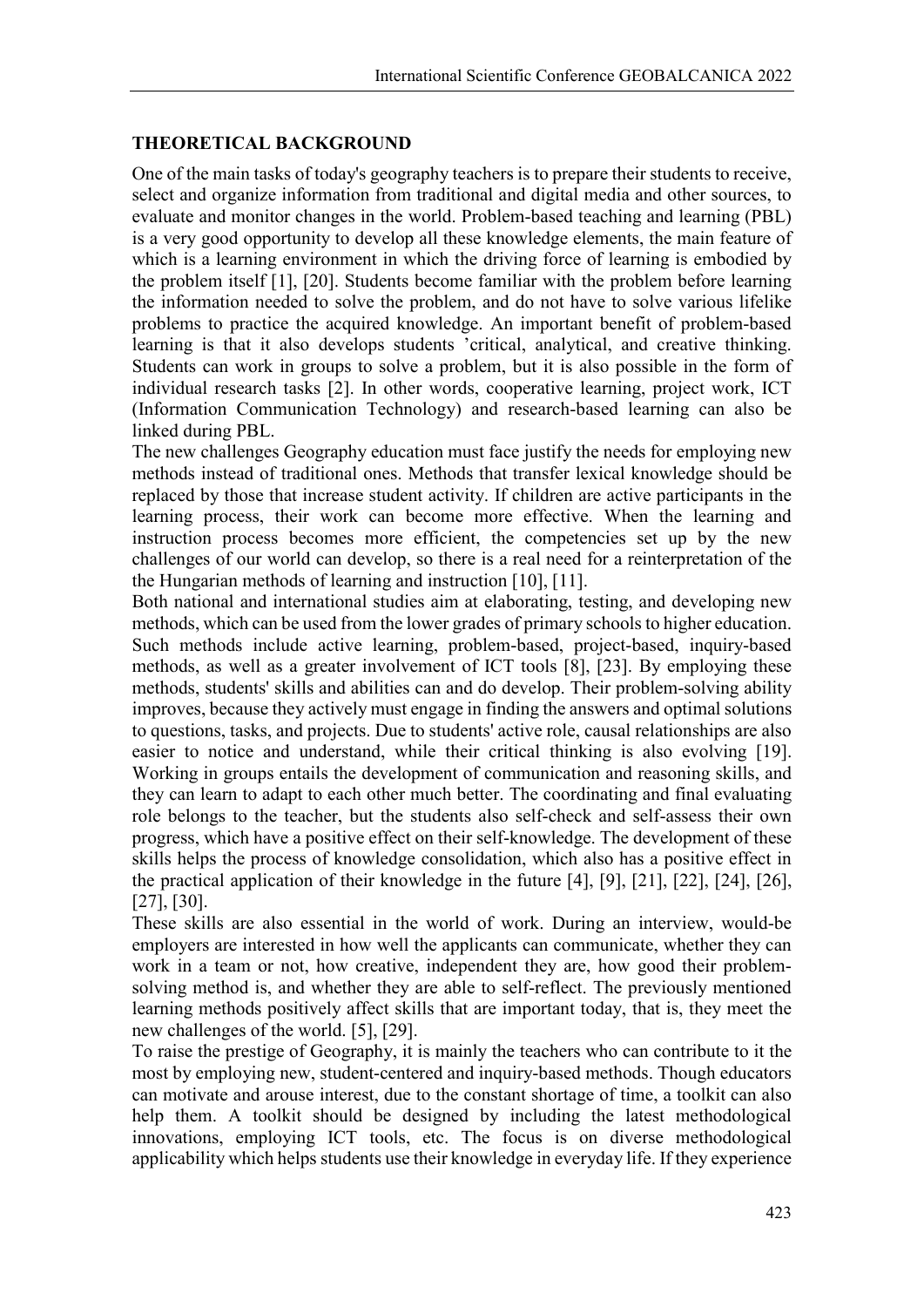the usefulness of what they do, if they are active participants in the process, if they feel that they are improving, and they receive continuous external and internal confirmation, their motivation, interest, and enthusiasm are likely to increase. As a result, these changes can increase the prestige of the geography too [12], [13].

## **RESEARCH QUESTIONS AND HYPOTHESES**

The main purpose of our present investigation was to reveal the effects of using a methodological toolkit our research group has been developing. This methodological toolkit includes separate worksheets that focus on selected parts of Hungary, either a town or a region, and provides a diverse compilation of geographical problems. The problems are connected to physical geographical, environmental, social, and economic issues, and provide opportunities to engage students in active and inquiry-based learning. addition, we sought to increase the geographical literacy and the reading comprehension of students by certain tasks that involved active reading. Therefore, a classroom-based Geography teaching experiment was designed to test the effectiveness of our worksheets. There was our major research question: Will the experimental group students outperform their control group peers with respect to standard geographical performance? Our hypotheses were as follows: (1) Students from the experimental group will significantly outperform their control group peers with respect to geographical tasks that require active and constructively responsive thinking. (2) At the same time, their

performance will not be significantly weaker on more traditional geographical tasks

## **METHODS**

To determine the benefits of the developed toolkit over traditional education as accurately as possible, we conducted an experimental and control group study with six elementary schools in spring, 2019, when, according to the curriculum, the main topic of the geography lessons is the geography of Hungary (Grade 8). A quasi-experimental research design was used, i.e., Geography classes volunteering to be involved in the training program were selected first, and then control classes from both the same schools and from other settlements with similar SES-background students were recruited. 115 people took part in the experimental instruction (during which the participating teachers used the worksheets developed by us during their teaching), while 151 students in the control groups, who learned the geography of Hungary in the usual way (266 people in total). The experimental group worked with the worksheets we developed for about 3 months. Following data cleansing, 94 responses from the experimental group and 95 responses from the control group were included in the analysis (Table 1).

| <b>Table 1</b> Participants of the pre- and post-tests. |          |                                                          |  |  |  |  |  |
|---------------------------------------------------------|----------|----------------------------------------------------------|--|--|--|--|--|
| Data                                                    | Pre-test | Post-test                                                |  |  |  |  |  |
| Total                                                   | 189      | 189                                                      |  |  |  |  |  |
| Experimental group                                      | 94       | 94                                                       |  |  |  |  |  |
| Control group                                           |          | 95                                                       |  |  |  |  |  |
| Participating schools                                   |          | Esztár, Hajdúhadház, Kaposvár, Kiskunhalas, Pécs, Szeged |  |  |  |  |  |
| (Hungary)                                               |          |                                                          |  |  |  |  |  |

**Table 1** Participants of the pre- and post-tests.

We employed a pre- and post-test design to measure differences in learning outcomes between experimental and control groups. The pre-test consisted of two parts: an attitude test based on the questions of the PRIMAS Project [8], and a geographical assessment test. The post-test consisted of only one part, the geographical assessment test of the pre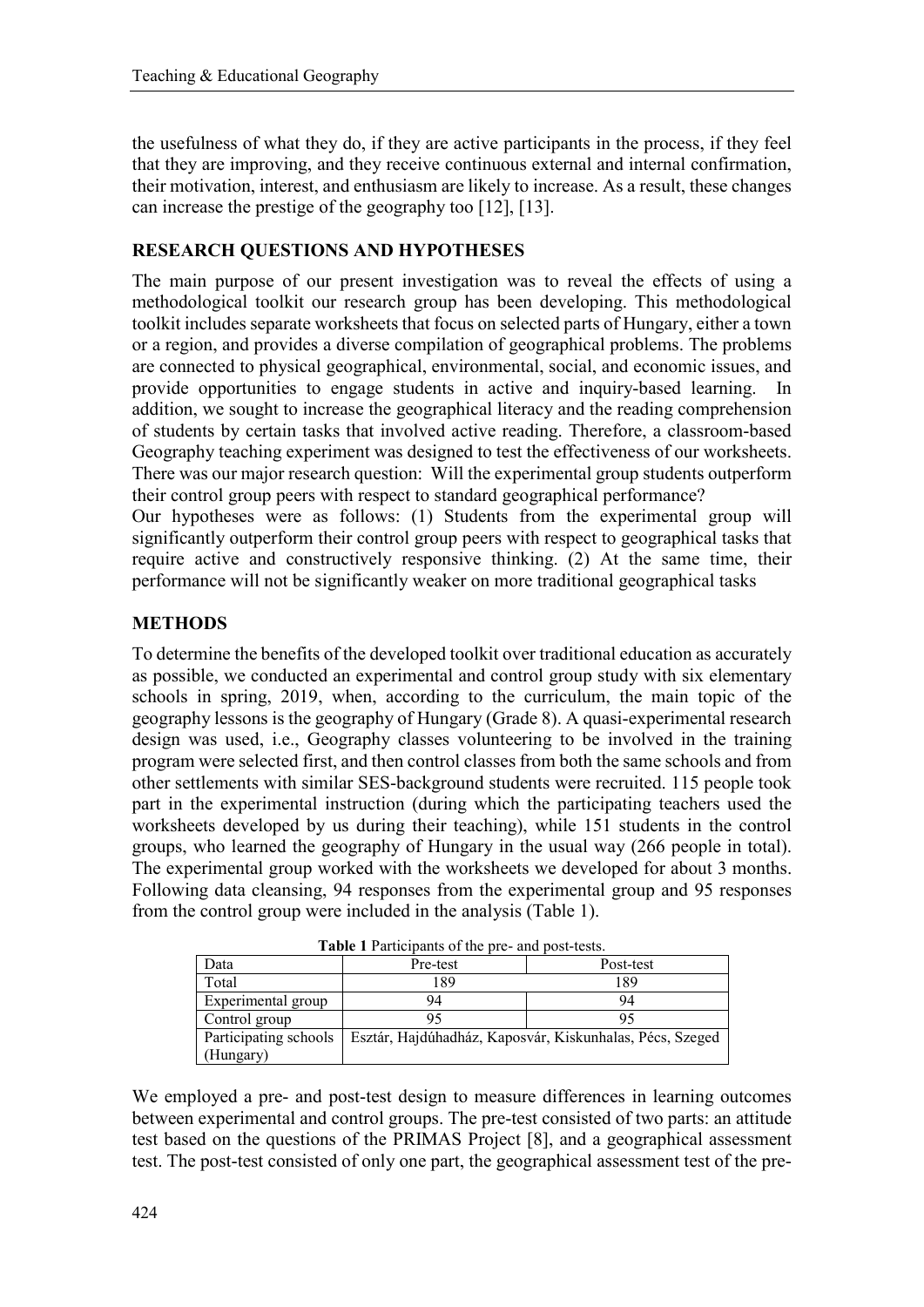test. The effectiveness of the application of the experimental, inquiry- and problem-based tasks was measured by the pre- and post-test design of the geographical assessment. The assessment test consisted of four exercises, two of which (Exercises 2 and 3) were specifically aimed at traditional topographic knowledge (which is a focus of traditional Geography teaching in Hungary). Two exercises (Exercises 1 and 4) were novel, inquiryand problem-based exercises that put traditional geographical information into a new textual framework, thus testing the efficiency of enhancing geographical literacy and reading comprehension.

Participating teachers of the experimental training program were asked to use the worksheets developed by our research group. They were also the ones to administer the pre- and post-tests to the students. After testing, the data were collected and processed, and only those entries were used for further quantitative and qualitative analyses that were included in both the pre- and the post tests.

The toolkit, developed by the research group, is a collection of inquiry-based and problem-oriented tasks related to the teaching of Hungary's geography, which can facilitate the methodological renewal of Hungarian Geography education. The main principles of the interactive worksheets are as follows:

- 1. Teaching how to learn: the purpose is to teach students how to collect information independently, thus establishing the ability to learn, and the tasks are age specific.
- 2. Providing a creative learning environment that facilitates the joy of discovery and develops communication among other social skills.
- 3. Offering textbook renewal: the tasks of the individual worksheets belong to the geography of Hungary, and they represent a truly complex approach.
- 4. Applying information and communication technologies (ICT), providing access to up-to-date information using QR codes that lead students to different online educational software.
- 5. Creating a constructivist learning environment in which the acquisition of knowledge is not passive but active and creative.
- 6. Applying innovative, cooperative learning organization techniques which diversify the learning process and encourage action, individual research, knowledge acquisition and discussion.
- 7. Acquiring real, applicable knowledge through problem- and practice-oriented training that focuses on everyday life situations.

In the data analysis process, statistical analyses usually applied for revealing experimental effects have been used. We used the IBM SPSS Statistics 25 software, and the statistical analyses were selected according to the measures we used. While the geography test items were of dichotomous nature, the questionnaire items used four-point ranking scales, and Likert-scale items can be handled as interval-scale variables. Our analyses therefore involve descriptive statistics (absolute and relative frequencies), comparing distributions (two-sample Kolmogorov-Smirnov tests), and comparing group means (t-test, Levenetest and ANOVA).

## **RESULTS**

To analyze the effectiveness of our intervention program, we (1) compared the control and experimental groups with respect to the pre-test score (both cognitive and affective variables), and (3) compared their performance at the post-test. While the latter enables for measuring the effect size of the experimental treatment, the pre-test comparison may ensure that the two groups have comparable baselines.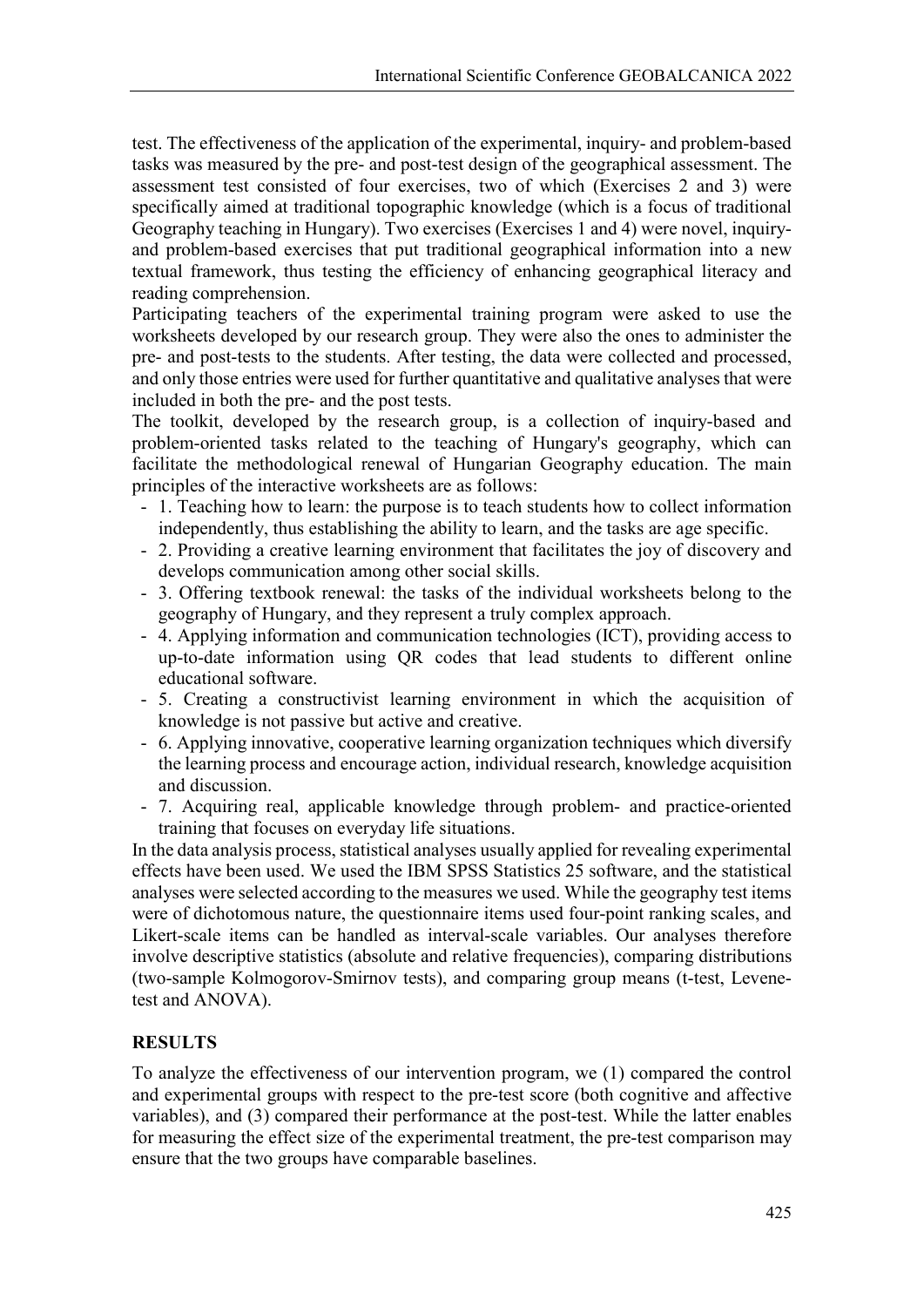## **Changes in the attitude towards geography**

As for the attitude towards Geography as a school subject, the experimental and control groups have similar mean values. Mexp =  $3.63$ , Mctrl =  $3.59$ . The difference is not significant (t = .27, p = .79).

On the questionnaire items concerning agreement or disagreement with different statements about the students' personal relations with geography, there were some items on which the experimental and control groups significantly differed from each other ( $p$  > .05). The three exceptions are items 2, 8 and 13. As we can see from the results presented in Table 2, the mean values obtained from the two groups are close to each other, and the direction of the difference varies with items. Nevertheless, all three items on which significant differences were revealed indicate in general a more favorable affective prerequisite inclination towards learning geography.

| Item                                                                  | N   | Mean | Std.      |
|-----------------------------------------------------------------------|-----|------|-----------|
|                                                                       |     |      | Deviation |
| I enjoy Geography at school.                                          | 186 | 3.55 | 0.953     |
| I'm talented in Geography.*                                           | 186 | 3.05 | 1,109     |
| I talk to my family about what I experienced in Geography class.      | 184 | 2.48 | 1.109     |
| I talk to my friends about what I experienced in Geography class.     | 186 | 2.57 | 1.133     |
| I'm waiting for the Geography lessons.                                | 186 | 3.17 | 1.007     |
| I think Geography helps us understand the world around us.            | 186 | 3.82 | 0.880     |
| I enjoy studying Geography.                                           | 185 | 3.11 | 1.039     |
| I agree that we have to study Geography at school.*                   | 186 | 4.09 | 0.899     |
| As an adult, I want to deal with things related to Geography.         | 185 | 2.09 | 1.055     |
| I like to occupy myself with Geography-related things in my spare     | 185 | 2.49 | 1.089     |
| time.                                                                 |     |      |           |
| Geography is very important to me.                                    | 186 | 2.78 | 1.008     |
| I like Geography.                                                     | 186 | 3.46 | 1.019     |
| I learn Geography quickly.*                                           | 182 | 3.23 | 1.020     |
| As an adult, I will benefit from Geography in my daily life.          | 186 | 3.22 | 1.138     |
| I wish we had more lessons in Geography at school.                    |     | 2.54 | 1.111     |
| I would like to spend my life using Geography at a higher level in my | 183 | 2.13 | 1.045     |
| work.                                                                 |     |      |           |
| I think it's helpful to have Geography at school.                     |     | 3.82 | 0.955     |
| Even at an advanced level, Geography would be easy for me.            | 185 | 2.38 | 1.087     |
| After graduating from school, I will have many opportunities to use   | 185 | 3.1  | 1.074     |
| Geography.                                                            |     |      |           |
| I want to work in a profession where Geography is important.          | 186 | 2.11 | 1.107     |
| I can easily understand the new geographical materials.               | 185 | 3.36 | 1.060     |

**Table 2** Mean (SD) values for the statements on personal relationship with learning geography (items adapted from the attitude test of the Primas Project, [8]).

Note. The between-group average of the experimental and control groups was significant on items marked with \*.

#### **Students' results on the geography tests**

Having analyzed the affective characteristics of students' Geography learning, now we turn our attention to the Geography pre-test results. 32 items were examined in the assessment test. Their reliability is adequate: 0.89 (Cronbach-a), i.e., based on itemomitting reliability, the test measures reliably. The average solution level is 20.10 (standard deviation: 6.52).

There was no significant difference between the experimental and control group's average performance (Mexp = 12.27 (SD = 4.95), Mctrl = 11.18 (SD = 4.65), t = 1.56, p = 0.12).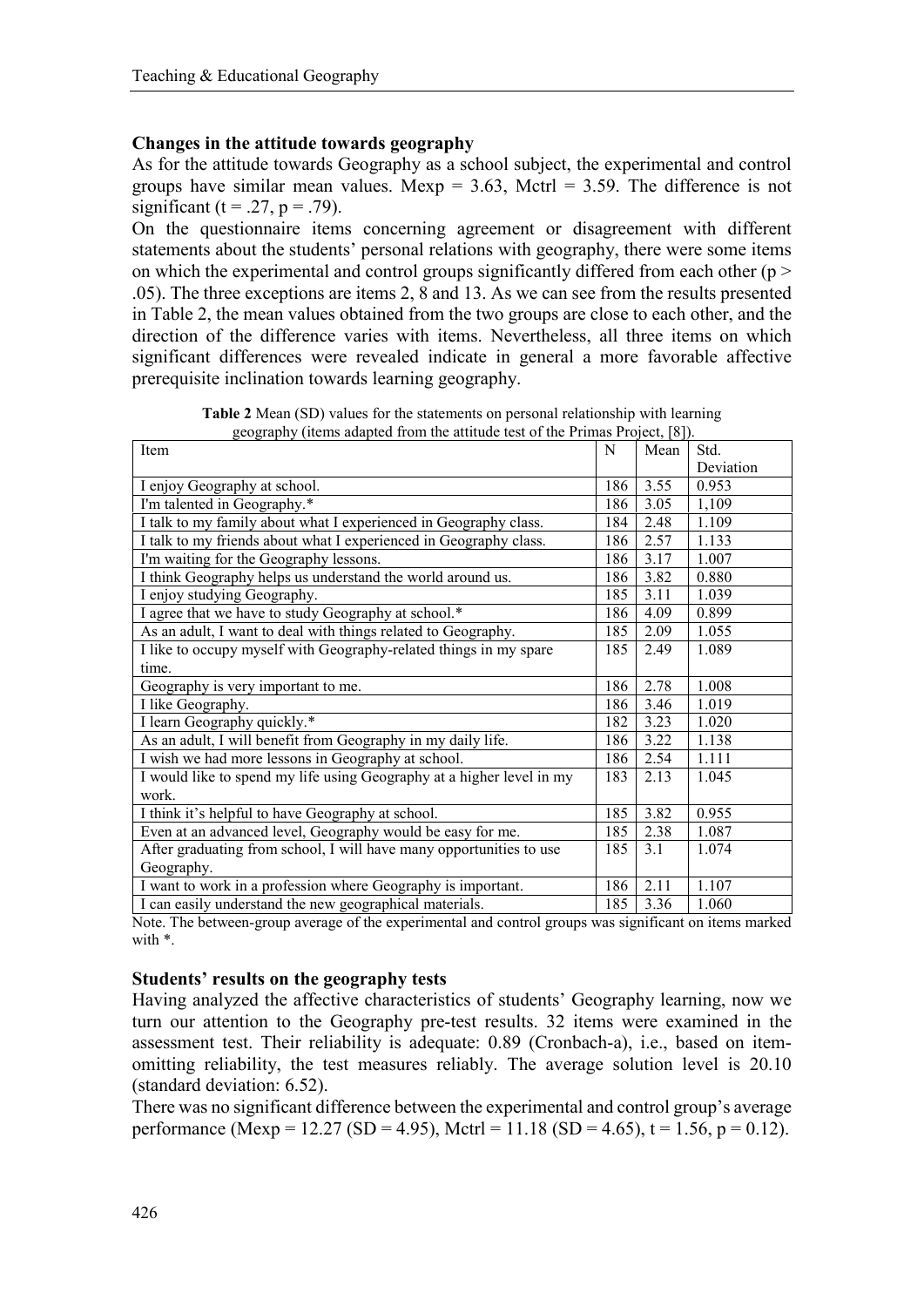On the Geography post-test, students from the experimental group significantly outperformed their control group peers (Mexp =  $21.92$  (SD =  $5.83$ ), Mctrl = 18.99 (SD = 6.31),  $t = 3.31$ ,  $p = 0.001$ ). The experimental effect size proved to be of medium level (eta-squared  $= 5.6\%$ ). Table 3 presents the task-level analysis of the results of the posttest as revealed by general linear model (ANOVA).

| Task | Experimental group |           | Control Group |           | E     |                | $\eta^2$ (%) |
|------|--------------------|-----------|---------------|-----------|-------|----------------|--------------|
|      | М                  | <b>SD</b> | М             | <b>SD</b> |       |                |              |
| 1∗   | 6.23               | 2.81      | 4.80          | 2.86      | 11.88 | 0.001          | 6.0          |
|      | 4.76               | 2.14      | 5.15          | 1.87      | 1.72  | 0.19           | 0.9          |
|      | 6.29               | .83       | 5.77          | 2.00      | 3.48  | 0.06           | 1.8          |
| 4*   | 4.68               | .54       | 3.27          | 1.61      | 37.35 | $<$ 0.001 $\,$ | 16.7         |

**Table 3**. Task-level analysis of the results of the post-test.

\* Inquiry-based task

The results in Table 3 suggest that students in the experimental group proved to be significantly more successful on two tasks: Task 1 and Task 4. The difference between the experimental and the control group on Task 3 was marginally significant. Eta-squared effect size indices show that there was a large experimental effect on Task 4, a middlesized effect on Task 1, and there were small effects on Task 2 and Task 3. The success of the research group's experimental training program is likely to be due to the fact that the inquiry-based tasks, which the students got used to during the three-month trial period, aroused their interest and are more closely connected to the world around them, which are known to increase learning outcomes. The use of the worksheets developed by our research group helped the experimental groups to solve these tasks more successfully (Table 3) compared to the control groups.

#### **Discussion of pedagogical experiences**

An important phase of any methodological development is testing the "product", based on the experience of which it can be further developed. Geography teachers volunteered to test the toolkit we developed, and they also agreed to share their comments and experiences not only in the form of a questionnaire, but also during personal discussions, which took place in forums and school meetings.

Overall, students were happy to solve the new worksheets. They enjoyed the fact that in many cases they could use the Internet for finding the solution, collecting information independently, creating a flyer, a presentation, a plan a trip for a specific topic, etc. Working in groups or pairs helped them to communicate with each other. Their feedback was usually that the tasks in the worksheets were interesting and not too difficult in the first place.

The products of independent work and the opinion of teachers show a more nuanced picture. Questions that require short answers and are easy to solve were considered easy and interesting. However, there are also more complex questions, during which connections must be seen, or the answer must be collected from several places, prior knowledge must be used, and conclusions must be drawn. These tasks were already more difficult to cope with, which is mainly the result of the frequent use of traditional, mainly frontal teaching methods. In the course of frontal instruction, students are given readymade knowledge that only needs to be recognized, but they do not need to apply this knowledge to their everyday life, so activity-based tasks like the ones in the worksheets may scare the students.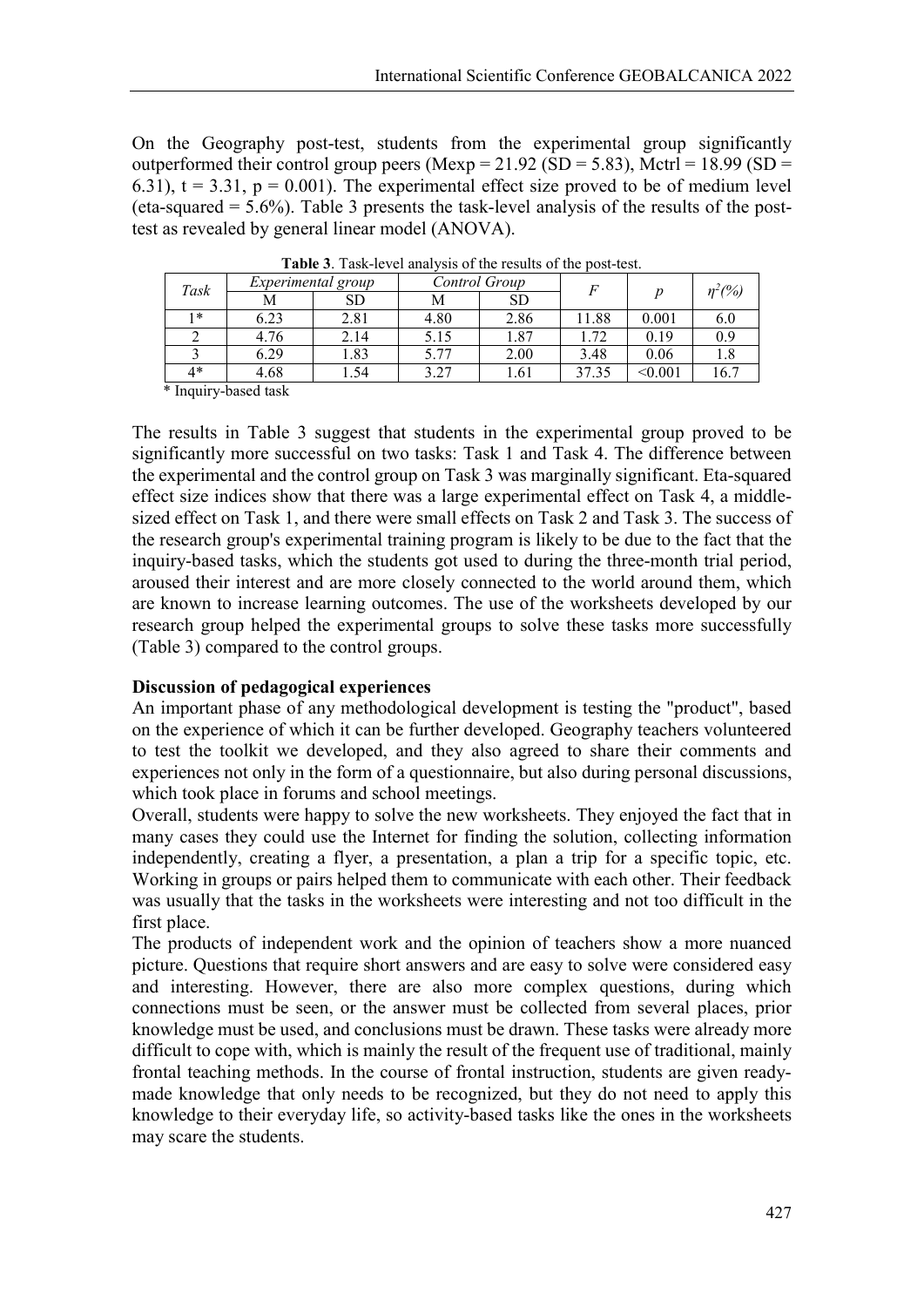However, due to the active student role in the solution of the tasks, the knowledge and connections could be found by the students, and as the work required more practical, deeper thinking, it seemed to be more efficient in consolidating knowledge.

## **CONCLUSION**

High-quality and practical knowledge has become greatly valued in our post-modern society, values which are not well-represented in contemporary Hungarian Geography education. Most of the Hungarian teachers still employ traditional instructional methods which do not empower students with skills and competences required in present-day labor market. As a change to activity- and inquiry-based learning and instruction involves curriculum reforms, the continuous development of teaching tools and the renewal of inservice teachers' methodological practice, the necessary methodological transformation seems to be taking place rather slowly. Hungarian teachers of Geography are limited to a narrow choice of teaching tools, so the MTA-SZTE Research Group on Geography Teaching and Learning set out to develop an activity-based toolkit consisting of interactive worksheets. These worksheets are based on inquiry-based approach and focus on the teaching and learning of Hungary's Geography.

The effectiveness of this student-centered, activity-based worksheet compilation for Geography teaching was tested in 2019. Volunteering teachers of Geography (with Grade 8 students) were asked to use the new developed worksheets in their Geography lessons for a period of three months. These Grade 8 students formed the experimental group, while control groups were also recruited, but this groups did not learn from these new developed worksheets. Students of both groups were administered a pre- and a post-test, the first of which also contained an attitude test. The results of the pre-test indicated that there was only a slight difference between the two groups' attitude toward Geography, and the difference between the average performance was not significant concerning the assessment test. However, the results of the post-test revealed that even a short-term use of the worksheets has already helped the experimental groups to solve the inquiry-based tasks more successfully than the control groups.

Our results imply that by employing activity- and inquiry-based worksheets and making them widely available, hopefully geography teaching will start to change, moving towards active learning more and more increasingly, with the help of more modern teaching aids and more practical knowledge.

#### **Acknowledgments**

The research was supported by the MTA-TKI Educational Research Programme (2016- 2020).

#### **REFERENCES**

[1] Allen, D.E.& Duch, B.J.& Groh, S.E.: The power of problem-based learning in teaching introdutory science courses. In: Wilkerson, L. – Gijselaers, W.H. (Eds.): Bringing problem-based learning to higher education: Theory and practice. Jossey-Bass, San Francisco. 1996, pp. 43–52.

[2] Arts, J.A.R. & Gijselaers, W.H. & Segers, M.S.R.: Cognitive effects of an authentic computersupported, problem-based learning environment. Instructional Science, 30. 2002, pp. 465–495.

[3] B. Németh M. & E. Korom & L. Nagy: A természettudományos tudás nemzetközi és hazai vizsgálata. In: Csapó B. ed. Mérlegen a magyar iskola. Nemzeti Tankönyvkiadó, Budapest. 2012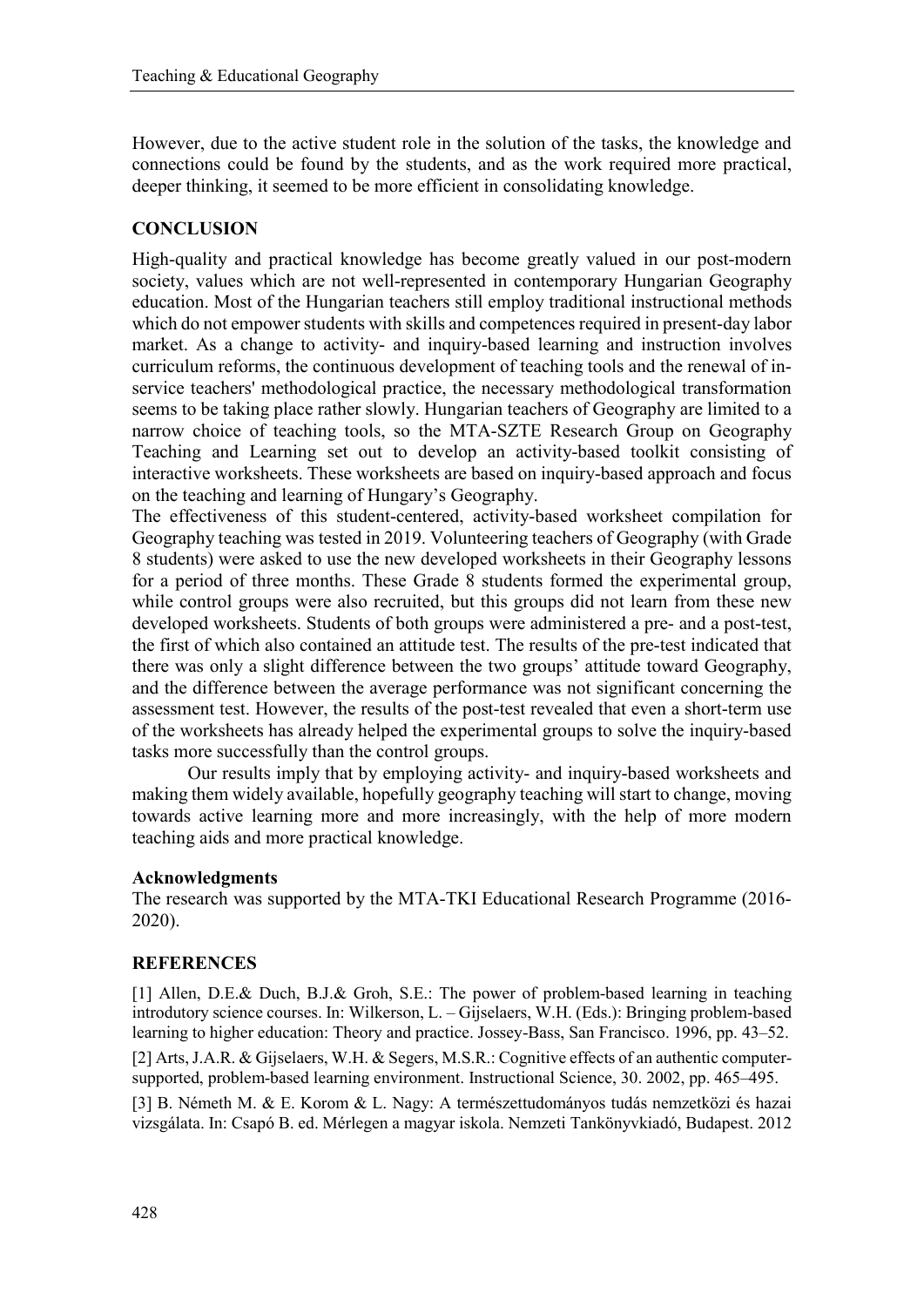[4] Chao Ye & Renjie Ji.: The Method of Keyword Selection in Teaching and Learning Human Geography. The Professional Geographer, 2019, 71/ 3.

[5] Chrappán, M.: A természettudományi tárgyak helyzete és elfogadottsága a közoktatásban. Magyar Tudomány, 2017/11

[6] Csapó B.: Az iskolai tudás. Osiris Kiadó. 2002, ISBN 963 379 183 9.

[7] Csapó B.: Tudás és iskola. Műszaki Kiadó, Budapest. 2004, ISBN: 963 16 2980 5.

[8] Csíkos Cs.: A PRIMAS projekt. - Iskolakultúra 2010/12, pp.4-12.

[9] Caesar, M. & Iqbal, M., & R. Jawawi, & R. Matzin & M. Shahrill, & J. H. Jaidin & L. Mundia: The Benefits og adopting a problam-based learning approach on Students' learning developments in secondary geography lessons. International Education Studies, Vol. 9, No. 2; 2019, pp. 51-65.

[10] D. Molnár, É: A tanulás értelmezése a 21. században. Iskolakultúra, 2010, 20(11): pp. 3-16.

[11] Farsang, A.: Korszerű földrajztanítás. Geolitera Kiadó, 2011, p.196.

[12] Farsang, A.: Lépések a korszerű földrajzoktatás felé: egy problémaorientált oktatási lehetőségeket és digitális technológiai újításokat kínáló eszközfejlesztés eredményei. Magyar Tudomány 181:8 : 2020, pp.1026-1031.

[13] Farsang, A.,& P. Szilassi,& Cs. Csíkos, & L. Szőllősy, & A. Kádár, & E. Pirkhoffer, & V. Pál, & Zs. M.Császár & K. Teperics: Egy tanulóközpontú módszertani eszköztár fejlesztése magyarország földrajzának tanításához [Developing a student-centred methodological toolkit for teaching the geography of hungary]. - Geometodika 4.: 2020, pp.33-47.

[14] Hintermann, C., & F. M. Bergmeister, & V.A. Kessel: Critical Geographic Media Literacy in Geography Education: Findings from the MiDENTITY Project in Austria. Journal of Geography. vol 119, NO. 4: 2020. pp. 115–126.

[15] Jász, E., & M. Chrappán & E. Malmos E.: How did science lessons go at school?" – Introducing the Analysis of university student interviews on science subjects. EDULEARN16 Proceedings. 2016.

[16] Karolcik, S. & Zilinskiene, I. & Slotkiene, A.& Čipkova, E.: Analysis of e-Learning Environment for Geography: Opportunities for Personalized Active Learning. Baltic J. Modern Computing, Vol. 7. 2019, No. 3, pp.405-418.

[17] Kádár, A. & Farsang, A. Comparing the Plate-tectonics-related Misconceptions of High School Students and University Undergraduates. Review of International Geographical education online 7: 1 pp. 2017: 24-47. 24 p.

[18] Kádár, A. & Farsang, A. & Gulyás, Á.: Általános- és középiskolás diákok éghajlati folyamatokhoz kapcsolódó tévképzeteinek összehasonlító elemzése/Comparative Analysis of Elementary and Secondary School Students' Climatic Related Misconceptions. Földrajzi Közlemények 142: 3. 2018: pp. 219-234. 16 p.

[19] Klein, P. 2003. Active Learning strategies and assesments of world geography classes. Journal of Geography vol. 102, 2003/ 4

[20] M.Császár Zs.& Varjas J.& Farsang A.: A probléma alapú tanulás alkalmazásának lehetőségei a hazai földrajzoktatásban. In: Fazekas, István; Kiss, Emőke; Lázár, István (szerk.) Földrajzi tanulmányok 2018. Debrecen, Magyarország : MTA DAB Földtudományi Szakbizottság, 2018. pp. 45-48. , ISBN: 978-963-508-897-3.

[21] Molnár, Gy.: A probléma-alapú tanítás – Az ismeretek alkalmazásának és az együttműködőkészség fejlesztésének módszere. Iskolakultúra, 2005. pp. 31-43.

[22] Molnár, Gy.: A problémamegoldó és tanulási stratégiák változása 11 és 19 éves kor között: logfile elemzések. Magyar pedagógia 117. évf. 2. 2017. pp. 221-238.

[23] Nagy, L.né: A kutatásalapú tanulás/tanítás ('inquiry-based learning/teaching', IBL) és a temészettudományok tanítása. Iskolakultúra, 2010/12: 31-51.